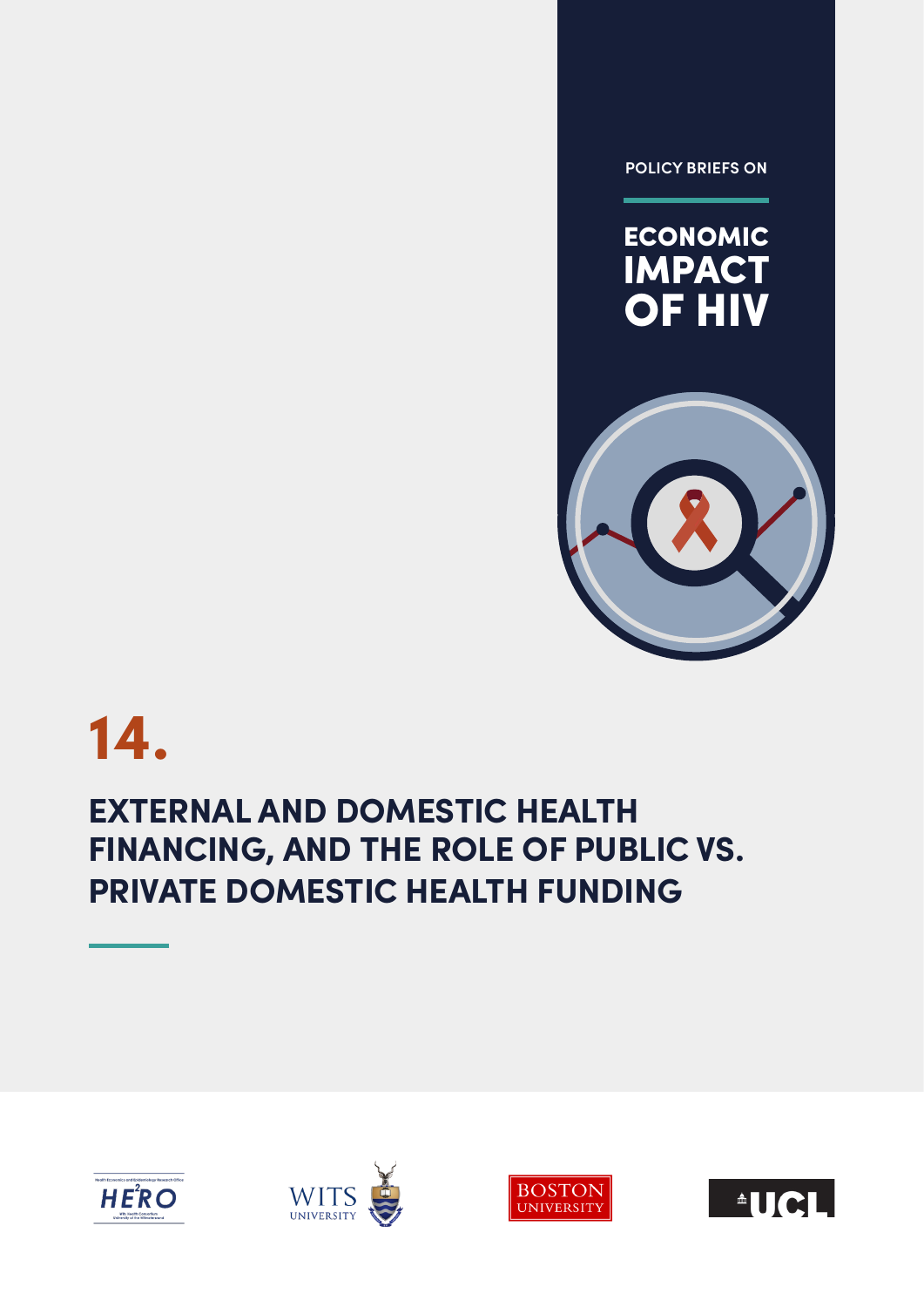**This brief forms part of a body of work on the Economics of HIV, funded by the Bill & Melinda Gates Foundation (INV-002382). The authors acknowledge the contributions of the participants of the 'Economics of HIV' meeting in Cascais, Portugal, in September 2018 for general direction on this work, and thank participants of a webinar in November 2020 for comments on a previous version of this brief. Additionally, the brief was reviewed in-depth by Arjun Vasan from the US Treasury as well as by Teresa Guthrie (independent consultant). We are grateful for the excellent work of James Baer in proofreading the briefs, Carla Hauptfleisch in designing them, and Michael Obst in research support. The findings and conclusions contained within this brief are those of the authors and do not necessarily reflect positions or policies of the Bill & Melinda Gates Foundation or of the institutions the authors represent.** 

#### *Recommended citation:*

Markus Haacker, Kate L Harris, Gesine Meyer-Rath: External and Domestic Health Financing, and the Role of Public vs. Private Domestic Health Funding. Policy brief #14 of series "Economic Impact of HIV". Johannesburg, November 2021.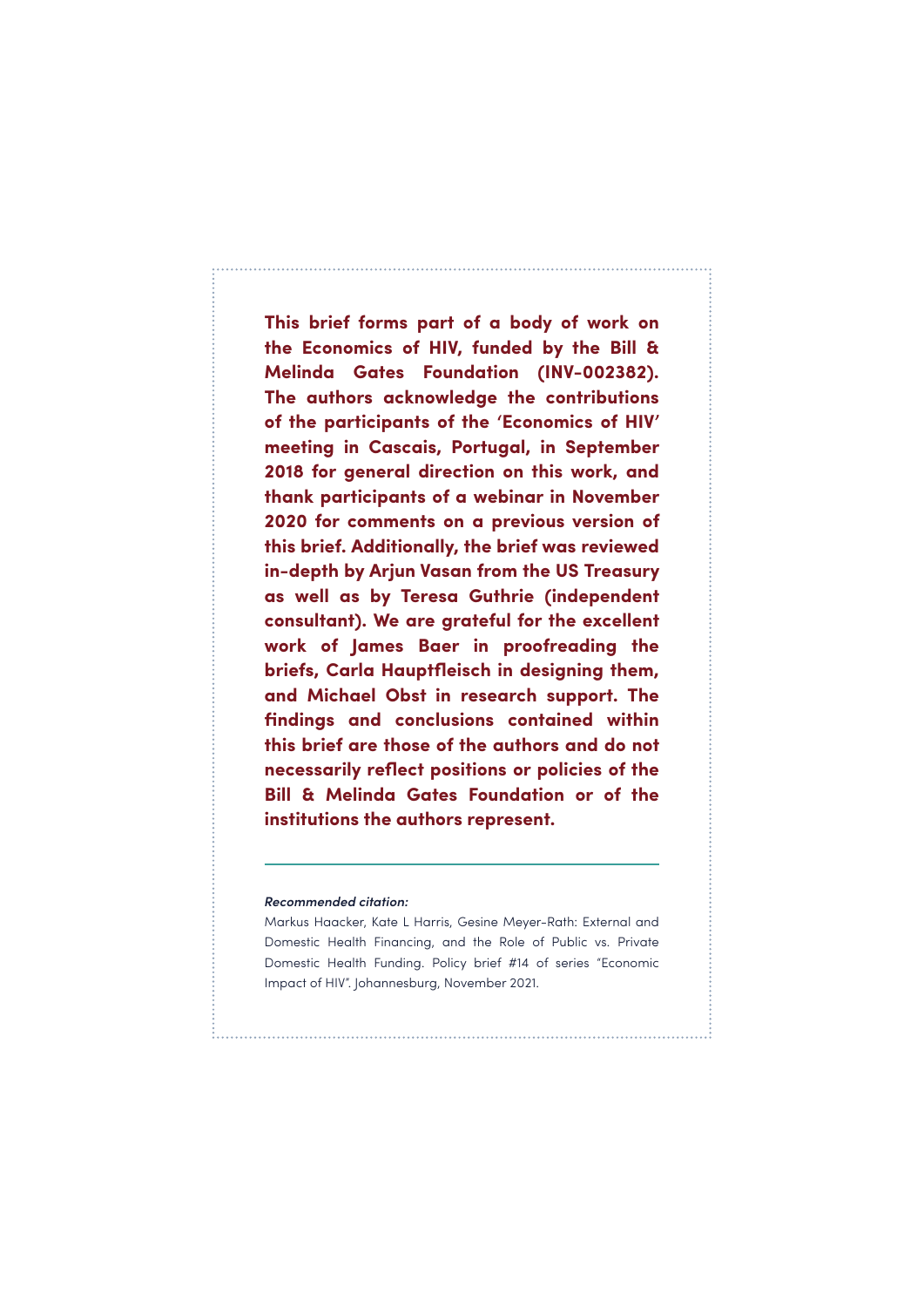## **14.**

### **EXTERNAL AND DOMESTIC HEALTH FINANCING, AND THE ROLE OF PUBLIC VS. PRIVATE DOMESTIC HEALTH FUNDING**

#### **KEY POINTS**

- **• Financing of HIV programmes is more dependent on foreign assistance than health financing in general, which makes them more vulnerable to a slowdown in external funding, in particular during the current phase of increased uncertainty as a result of COVID-19. This situation makes domestic resource generation – through the government or from the private sector – more pertinent.**
- **• Domestic funding may come from public or private sources. From a public policy perspective, both sources can be assessed in terms of the incidence of**

**taxes or costs borne by households and the degree of risk protection they offer.**

- **• Raising resources from increased out-of-pocket spending runs against the principles of the "public health" approach to HIV and moving towards universal health coverage.**
- **• Raising revenues through contributory schemes has become more feasible (owing to reduced unit costs of treatment) but such policies need to consider equity issues, the objective of increasing coverage overall, and a fair distribution of costs.**

External financing plays a large role in the area of HIV, even more so than in the health sector overall. As the share of external funding is projected to decline (e.g., as the economy is growing), and in light of the uncertainties introduced by the Covid-19 pandemic, increasing domestic resource mobilization is pertinent. One such route is increasing domestic public funding, especially if economic growth is accompanied by a disproportionate increase in tax revenues

as the role of the formal sector of the economy expands (see brief #11). Alternatively, additional domestic resources may come from the private sector. While this does not directly draw on public resources, private sector funding can nevertheless be interpreted from a public policy perspective and compared to public funding in terms of the incidence of the financial burden to households and the degrees of risk protection alternative arrangements offer.

#### **Role of domestic and external health financing**

To provide some context on the changing role of domestic financing, we discuss how the role of domestic and external financing of health spending differs across countries by level of economic development, and illustrate that these differences are even more pronounced for HIV spending.

Between 2003 and 2018, GDP per capita in many countries most affected by HIV has grown steeply – on average by 36 per cent in sub-Saharan Africa, the region where most countries facing high HIV prevalence are located. Such increases in GDP per capita are associated with a declining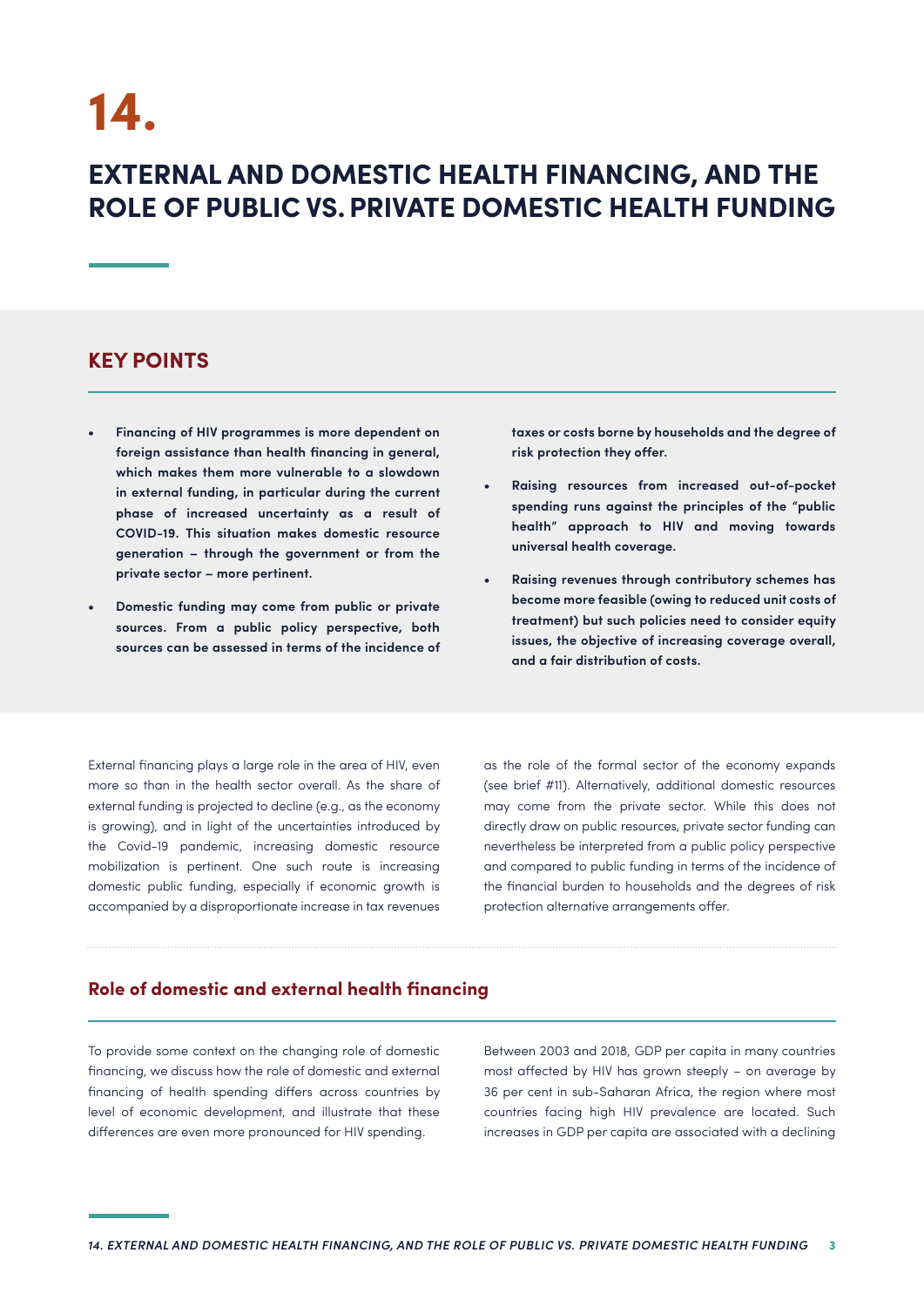role of foreign assistance, as illustrated in Figure 14.1 with cross-sectional data. Whereas in 2017 foreign assistance accounted for up to 90 per cent of health spending financed by the domestic government and donors in countries with a level of GDP per capita below US\$1,000, it accounted for less than 35 per cent of such spending in countries with GDP per capita exceeding US\$2,000.

These differences in the role of domestic public health financing across countries are predominantly driven by increasing domestic resources. The average amount of foreign financing per capita changes very little across low- and lower-middle-income countries with different levels of GDP per capita. For example, as GDP per capita doubles from US\$1,000 to US\$2,000, the typical level of foreign assistance for health declines from about US\$9.70 per capita to US\$8.40 per capita (Figure 14.3). Domestically financed public spending (Figure 14.4) increases from 1.5 per cent of GDP to 2.0 per cent of GDP, and nearly trebles in absolute terms (from US\$15.50 per capita to US\$40.60 per capita). Private health spending across countries is roughly proportional to GDP, with levels of out-of-pocket spending around 1.3 per cent of GDP, and voluntary prepaid schemes around 0.3 per cent of GDP (with many observations at or around zero). This means that the sharp drop in the share of foreign funding as GDP increases across low- and lowermiddle-income countries is almost entirely a consequence of increased domestic resources, which is accompanied by a very gradual tapering off in foreign support.

#### *Figure 14.1: Foreign-financed health spending (percent of domestic public plus foreign-financed spending, 2017)*



*Figure 14.3: Foreign-financed health spending (US\$, 2017)*









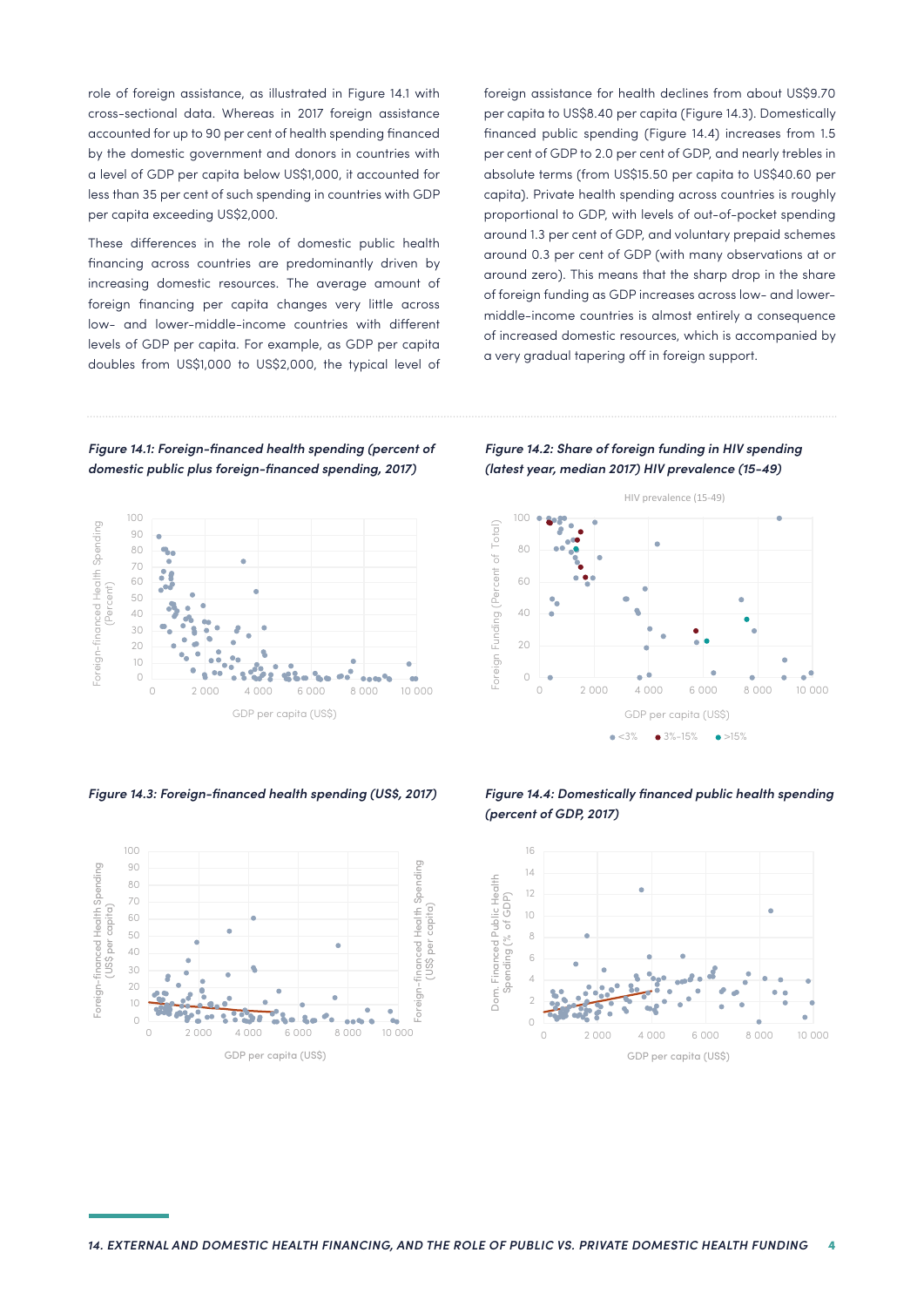*Figure 14.5: Private out-of-pocket health spending (percent of GDP, 2017)*

#### *Figure 14.6: Voluntary prepaid private health expenditures (percent of GDP, 2017)*



**Source:** WHO (2020) for health spending and financing overall, UNAIDS (2020) for HIV spending and funding, and IMF (2019) for GDP per capita.

**Note:** Trend lines have been estimated for countries with GDP per capita of less than US\$4,000 (broadly corresponding to low-income and lower-middle-income countries), and exclude countries with a population of less than 1 million.

The roles of domestic and foreign funding for HIV are similar to the respective roles in health financing in general, with a high share of foreign funding at low levels of GDP per capita, and a much lower rate for middle-income countries. However, there are some important differences. First, foreign funding accounts for a higher proportion of the costs of HIV programmes than of health programmes in general (up to 100 per cent in some low-income countries), but also declines steeply as GDP per capita increases (Figure 14.2). Second, perhaps surprisingly, the severity of the epidemic does not play an apparent role in the share of foreign funding (see breakdown by HIV prevalence, Figure 14.2).

Donors have prioritized HIV in general over other areas of development assistance, including health, and support countries facing a more severe burden by (proportionally) larger disbursement. However, financial support is not disproportionately targeted at countries where HIV prevalence is higher. Third, foreign funding per person living with HIV declines with GDP per capita, but more slowly than for foreign support of health programmes in general (Figure 14.7, compare Figure 14.3). Fourth, domestically financed public HIV spending increases with GDP per capita, but less than proportionally (Figure 14.8).

#### *Figure 14.7: Foreign HIV funding per PLHIV (latest year, median 2017)*



#### *Figure 14.8: Domestically financed public HIV spending per PLHIV (latest year, median 2017)*



**Source:** UNAIDS (2020) for HIV financing and spending data, UNAIDS (2019) for HIV prevalence and the number of people living with HIV, IMF (2019) for GDP per capita. **Note:** Figures exclude countries with a population living with HIV of less than 10,000. PLWH = people living with HIV.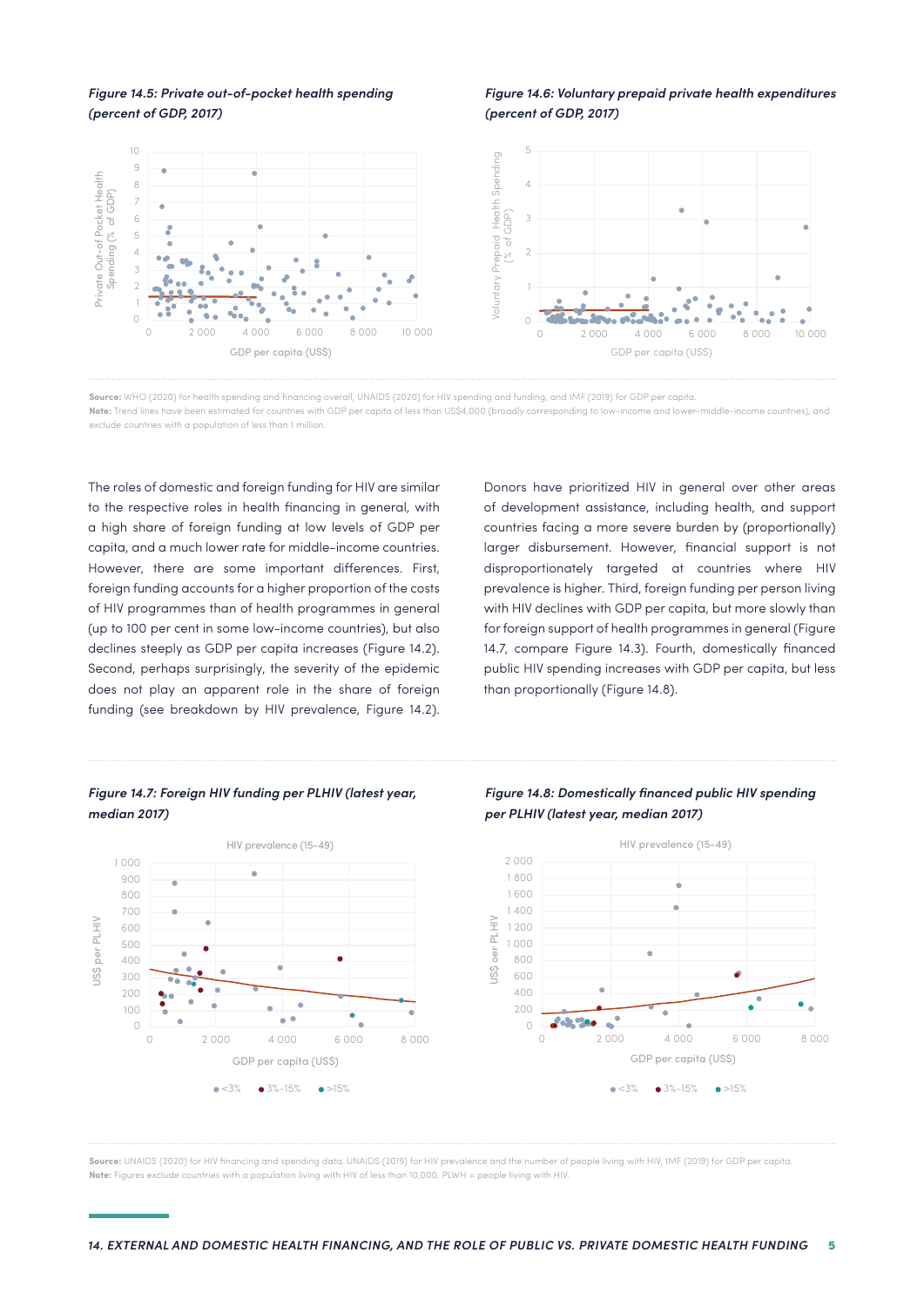Our review suggests that vulnerabilities in the financing of HIV programmes with respect to shortfalls in external funding arise for two reasons. First, changes in donor priorities impact on HIV funding more than other health funding. HIV programmes are to a much larger extent financed from foreign sources than health spending in general. Comparing Figures 14.1 and 14.2 suggests that the share of foreign funding in HIV programmes is about 20 percentage points higher than for the health sector overall. A perception that HIV no longer constitutes an exceptional health challenge could expose HIV programmes to steep declines in external support. Second, declines in external assistance for health are usually dwarfed by increased domestic health spending made possible by economic growth. Because of the higher share of external financing, this is not necessarily the case for HIV programmes. This means that accommodating shortfalls in HIV funding may require reallocations of domestic public funding– across the health sector (see brief #12B) or from other sectors (brief #10) – or additional contributions from the private sector. If this process is driven by economic growth, though, it is useful to bear in mind that the increased domestic allocation to HIV would come out of fiscal resources which are increasing overall, and that HIV programs could benefit from improved health sector capacities, e.g., by realizing efficiency gains from integration.

#### **Raising revenues directly from the private sector**

**Private contributions could make a contribution to the financial sustainability of HIV programmes by complementing funding from other sources, but their potential needs to be assessed in the context of households' ability to pay and the broader drive towards attaining universal health care (UHC).**

Private domestic funding is not additional to public domestic funding in the sense that in both cases the costs of providing HIV services are raised from the private sector. For tax financing or compulsory national insurance schemes, the costs are distributed in line with the incidence of the relevant taxes and contributions. With voluntary contributory schemes, the distribution of costs depends on the schedule of contributions and uptake across the population, but also on the extent to which the scheme is co-financed by contributions from the government or donors. With out-ofpocket payments, the beneficiaries of services pay at least some of the costs directly. Private (and public) contributions therefore need to be assessed in terms of the fairness or equity of the distribution of the costs (directly or indirectly) and the degree of risk protection alternative arrangements offer. Relatedly, alternative financing arrangements have implications for progress towards universal health coverage.

Private contributions in the form of out-of-pocket payments have played virtually no role in HIV programmes across lowand middle-income countries, reflecting a consensus that treatment should be provided free of charge. This consensus has been spelled out in the World Health Organisation's (WHO) "public health approach" to HIV (Gilks et al., 2006), which advocated free access to antiretroviral therapy (ART) from the perspective of the human right to health, and for efficiency reasons. WHO argued that, "even with sliding fee scales or full reimbursement", user fees would reduce the uptake of HIV services and would compromise treatment effectiveness if they resulted in reduced adherence, and that treatment costs would create "an insurmountable, highly inequitable barrier" for many poor people. This approach has recently been reaffirmed in a stock-taking by WHO staff (Ford et al., 2018), which emphasised that "financial barriers associated with ART lead to weak adherence, poor clinical outcomes, and catastrophic health-related expenditures." More generally, reliance on out-of-pocket payments runs against the drive towards UHC, specifically its financial protection pillar (WHO, 2010).

The other broad option for raising private funding is through some form of pre-payment arrangement, either through a compulsory national insurance or through a voluntary (i.e., non-compulsory) arrangement. A compulsory scheme closely resembles a tax, and we do not discuss them further here, and therefore raises similar issues as public funding of HIV spending (see Brief #11). For this reason, our discussion below focuses on the potential contributions from voluntary health insurance.

Voluntary health insurance schemes include private health insurance, the coverage of which is typically restricted to beneficiaries employed in the formal sector, and schemes designed to improve pre-paid access to basic health services across the population, often heavily subsidized by donors or the national government (Giedion et al., 2013). Especially in low-income countries, the latter type of voluntary insurance schemes dominates – across least-developed countries, member contributions account for at most 20 per cent of the funds administered through these schemes (WHO 2020, see Figure 14.9). Assigning responsibilities for funding some HIV-related services to voluntary contributory schemes thus does not necessarily shift some of the financing burden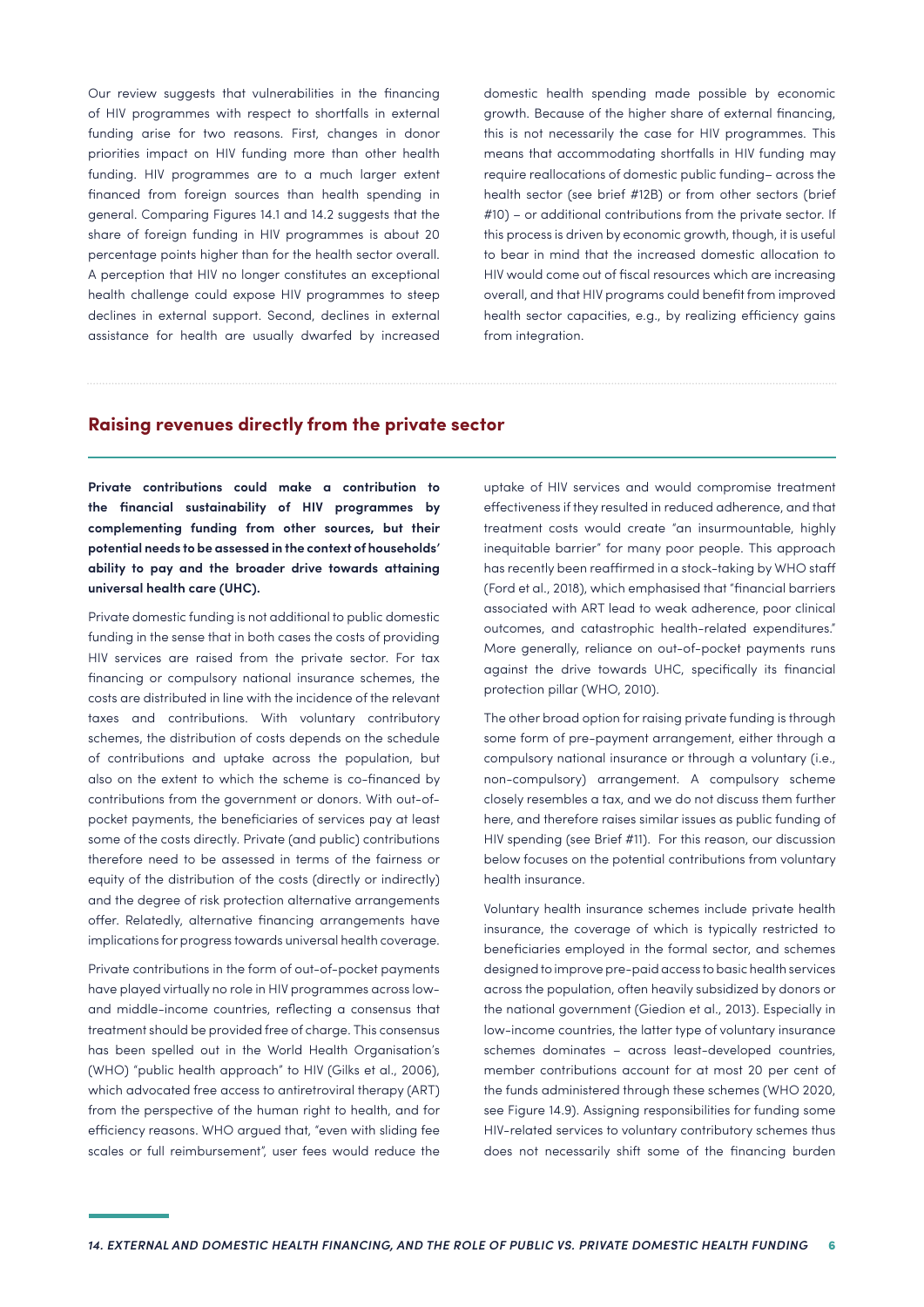to the private sector. Instead, the increased costs may get passed through to the government or donors, to keep contributions easily affordable for households and help to raise coverage of contributory schemes.

*Figure 14.9: Private contributions (percent of funds administered through voluntary contributory schemes, 2017)*



**Source:** See Figures 14.1-14.6

Funding of HIV treatment through private insurance schemes played a role in Southern Africa early on when publicly-funded treatment was not widely available and largely unaffordable for much of the population. Indeed one of the earliest models of the progression of HIV in South Africa (the Metropolitan-Doyle model) was developed on behalf of a large insurance company (Geffen and Welte, 2018), and some private (company) health programs for employees and their family members were among the first to offer antiretroviral therapy in South Africa (Connelly and Rosen, 2005 and 2006). One obvious challenge with this form of HIV care financing is the limited coverage of private insurance and inequity in access in many countries. In any case, the issue of including antiretroviral therapy in medical benefit packages became largely obsolete with the roll-out of free treatment of HIV funded by donors and the domestic government.

However, prepaid voluntary insurance could play a more prominent role in the future, because of the shift towards domestic financing and two developments which would reduce the costs of including antiretroviral therapy in a medical benefit package – (1) treatment has become much cheaper and (2) HIV incidence in most countries has declined steeply. Consequently, the cost of insuring against the risk of contracting HIV and requiring treatment (HIV incidence times lifetime cost of treatment) are often very low.

However, if the responsibility for financing treatment is shifted to a contributory scheme, the scheme assumes the liability for funding treatment for (1) all members already living with HIV (many of whom already receive treatment through other means, including the public sector), and (2) all members newly diagnosed HIV-positive. Where HIV incidence has been declining, the latter group of members could be insured at relatively low cost, while the costs of funding treatment for existing cases – distributed across members of the scheme – could be very substantial (National AIDS Control Council of Kenya, 2014), and the resulting increase in monthly contributions could compromise the objective of expanding insurance coverage. Consequently, decisions on involving contributory schemes in funding HIV treatment and care should distinguish between funding the financial liability implied by the health needs of people already living with HIV, and insurance for those newly diagnosed with HIV.

The other challenge in expanding the role of voluntary health insurance in financing HIV services regards equity and access, with respect to the population overall and specific populations.

Expanding UHC is about extending pre-paid (and affordable) access to health services to population groups to whom they were previously not available, or available only at low quality. In contrast, HIV treatment services across low- and middle-income countries are normally functioning well, and they are delivered free of charge. The pathway to a partly contribution-based funding of the HIV response would therefore need to be defined clearly, avoiding (1) discrimination against contributors (who would pay for HIV services delivered free of charge elsewhere) and thus compromising the objective of extending coverage of prepaid schemes overall, or (2) a departure from the goal of universal access to treatment and the WHO's public health approach, by making treatment contingent on membership of a contributory scheme. For both reasons, the public sector would have to continue to cover the bulk of the costs of HIV services at least for poorest through (otherwise also common) subsidies to the insurance program.

While contributory schemes in the context of achieving UHC are designed to mitigate exclusion due to poverty, gender or geographical inequalities, the global HIV/AIDS response additionally "accords special attention to exclusion due to sexual orientation and gender identity, sex work or drug use" (Ooms & Kruja, 2019). If HIV services are integrated in national health services and health financing schemes, this would have to be introduced in a way that preserves a priority for "key at-risk populations" (Ford et al., 2018) in line with the WHO's public health approach.